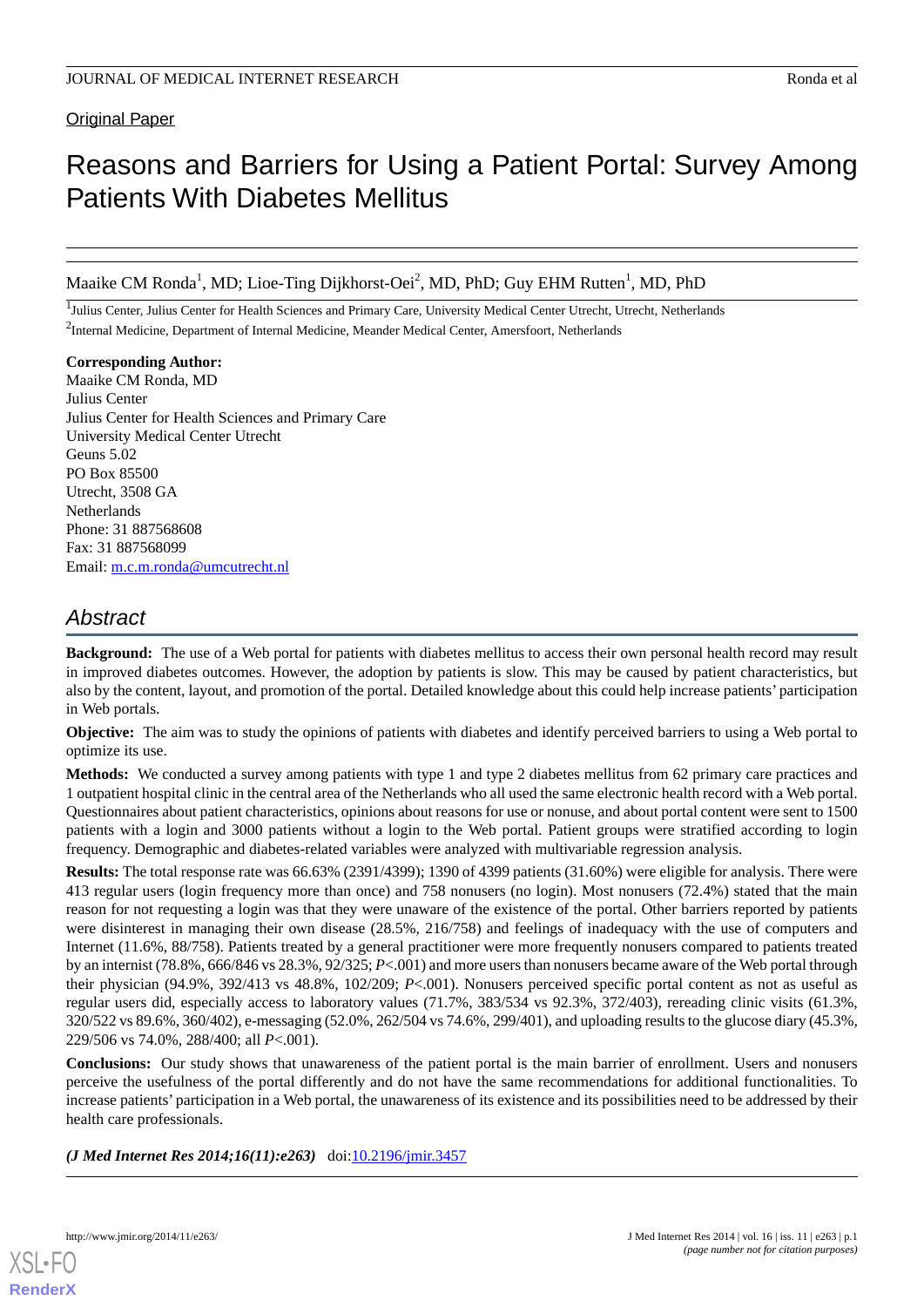#### **KEYWORDS**

diabetes mellitus; telemedicine; Internet; electronic health record; cross-sectional studies; patient preference; patient access to records

# *Introduction*

The use of eHealth in disease management has been studied, especially in chronic diseases such as diabetes mellitus. In these studies, the focus was on patient Web portals where patients have access to their medical health record and can use the Web portal for communication with their health care provider. The use of a Web portal has several benefits. It can enhance communication between patient and health care professionals [[1\]](#page-9-0), allow patients to play a more active role in their own treatment and self-management [[2\]](#page-9-1), increase self-efficacy [[3\]](#page-9-2), and patients can feel that other nonacute concerns are valued because of an email function [\[4](#page-9-3)]. The use of Web portals shows promising results in diabetes outcomes, such as improved  $HbA_{1c}$ , blood pressure, weight, and cholesterol levels [\[5-](#page-9-4)[9\]](#page-9-5). With the growing number of people with diabetes mellitus worldwide [\[10](#page-9-6)], the use of patient portals for diabetes management becomes more important to cope with the burden on health care.

However, the adoption of Web portals is slow by both patients [[11\]](#page-9-7) and health care professionals [\[12](#page-9-8)]. We previously showed that patient characteristics play an important role in nonadoption [[13\]](#page-9-9). Simply promoting eHealth is ineffective without addressing the differences in patient characteristics.

In the Netherlands, 96% of all inhabitants have access to Internet. Men and women have equal access and more than 95% of people up to age 65 years have access; the access rate is lower (81%) for people older than that age. Access ranges from 90% in lower education groups to 99% in the groups with the highest education. Of the people with Internet access, 87% use it daily [[14\]](#page-9-10). Therefore, Internet access itself should not be a barrier for use of patient portals by most patients with diabetes mellitus.

For both patients and providers, there are several barriers in the adoption of a Web portal. Health information privacy and security are major concerns [[15\]](#page-9-11). In addition, the use of medical terms and abbreviations [[15](#page-9-11)[,16](#page-9-12)] and problems arising due to the design [[11\]](#page-9-7), such as navigational problems and unmet expectations about functionality, may also play a role. There is a difference in the potential and actual usefulness of certain features of a Web portal [\[17](#page-9-13)]. Before using a Web portal, patients have certain expectations about how the portal may help them with their disease management and which features may be useful for them. These opinions may change when patients actively use the portal.

However, it remains unclear what reasons patients with diabetes have for using a Web portal or not. Previous research has not fully considered the steps that need to be taken before patients decide whether a patient portal can be of personal use. If we want to increase the involvement of patients in their own treatment, the barriers for using a Web portal must be addressed. More information is needed about the opinions that patients have when deciding to login for a Web portal or not and about

[XSL](http://www.w3.org/Style/XSL)•FO **[RenderX](http://www.renderx.com/)**

their first experiences with its use. With this knowledge, the initial barriers of using a Web portal could be reduced. This study aims to study the opinions and barriers of patients with diabetes to request a login and to use a patient Web portal. The following research questions were addressed:

- In what respect do regular users and nonusers of the portal differ?
- 2. What are the reasons for (or not) requesting a login?
- 3. How did patients become aware of the portal?
- 4. Are there any differences in perceived usefulness of the portal between users and nonusers?
- 5. Are there recommendations for new functionalities?

# *Methods*

#### **Design**

We conducted a survey among a sample of 12,793 patients with diabetes by randomly selecting patients aged 18 to 85 years and asking 1500 patients with a login to the Web portal and 3000 patients without a login to participate. Patients were sent a set of questionnaires and a reminder letter twice if necessary. Patients who did not want to participate were asked to state the reason. The survey was approved by the Medical Research Ethics Committee of the University Medical Center Utrecht (protocol number 11-296/C).

#### **Setting**

Primary care practices and the regional hospital joined together in an organization called "Diamuraal" to coordinate the care of patients with diabetes in a defined geographical area in the center of the Netherlands. Currently, Diamuraal comprises 62 independent primary care practices and 1 hospital outpatient clinic. All physicians and nurses who participate in the care of patients with type 1 and type 2 diabetes in Diamuraal use the same electronic health record and patients can request a login to access their personal electronic health records. When a patient wants access to the Web portal, he or she needs to sign a registration form which the physician has to cosign. The portal is called "Digitaal Logboek" and was developed by Diamuraal and a private company (Portavita). Patients have access to their diabetes-specific medical records, including information provided by their physician during medical consultation, such as physical examination, laboratory results, problem lists, and treatment goals (Figure 1). Laboratory results are accessible as soon as the laboratories report them in advance of a medical consultation. The Web portal also provides access to general diabetes information and to an overview of all personal diabetes-related examinations and consultations that are needed and/or scheduled. Patients can import and upload the glucose levels measured at home and contact their physician or diabetes nurse through secured electronic messaging. The portal is supplementary; patients who do not request access still receive diabetes care according to the Dutch guidelines. At the start of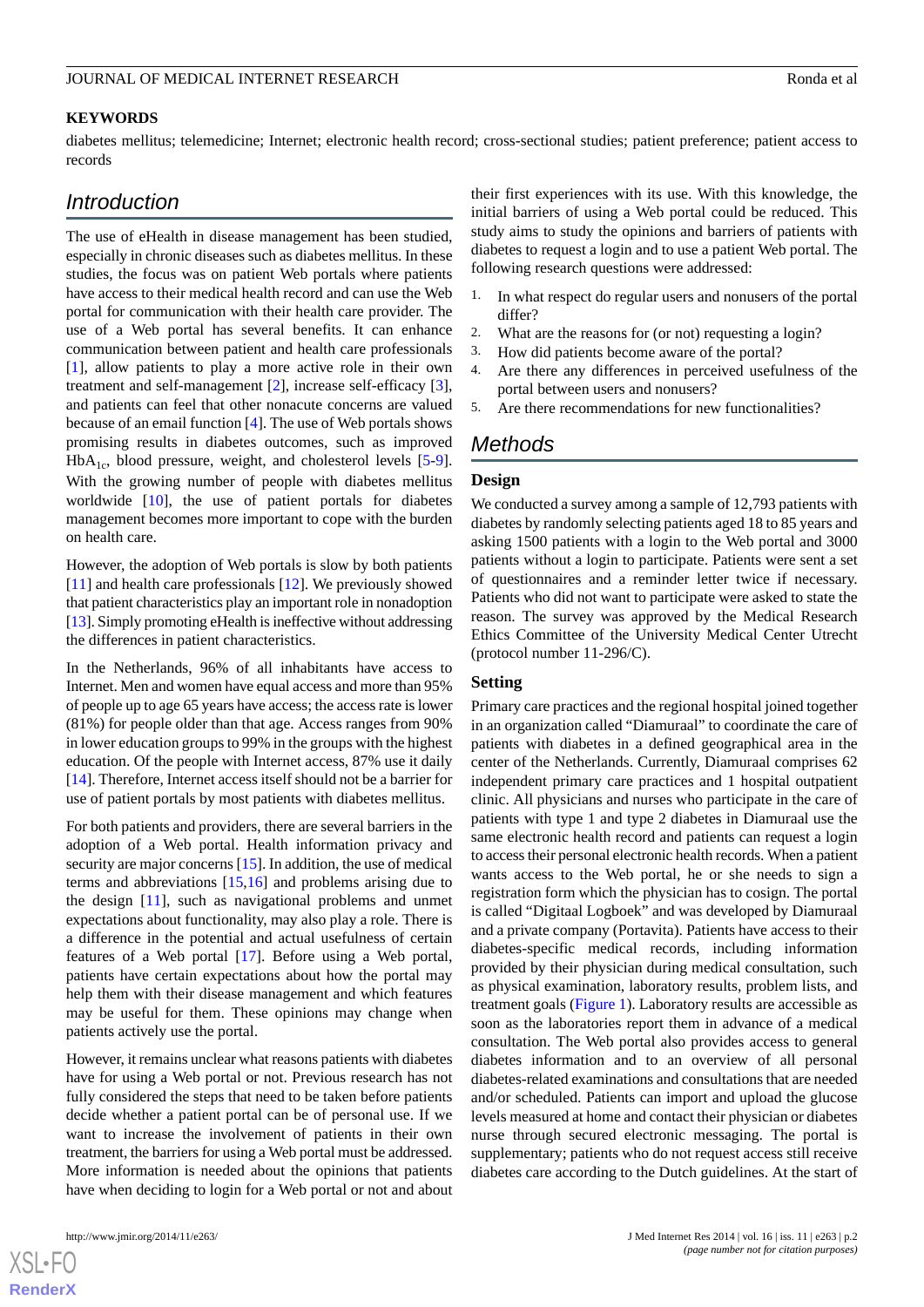our survey, 12,793 patients with diabetes were treated in Diamuraal, of whom 9791 (76.53%) never requested a login.

Figure 1. Screenshot of the laboratory results and treatment goals of the patient Web portal.

| <b>Digitaal Logboek</b><br><b>PORTAVITA</b> |                                        |                              |                                  |                |                  |
|---------------------------------------------|----------------------------------------|------------------------------|----------------------------------|----------------|------------------|
|                                             |                                        | Homepage                     | <b>Contact</b>                   | <b>Medisch</b> | <b>Uitloggen</b> |
| Lettergrootte                               | Uitslagen <sup>1</sup>                 |                              |                                  |                | Pagina 1 van 26  |
| Zelfmanagement<br>Diabetes dagboek          | <b>Uit controles</b>                   | Persoonlijke<br>streefwaarde | <b>Standaard</b><br>streefwaarde | <b>Datum</b>   |                  |
|                                             |                                        |                              |                                  | $24-07-14$     | $22-07-14$       |
|                                             | Gewicht (kg)                           | < 86                         |                                  | 81,5           |                  |
|                                             | BMI (kg/m <sup>2</sup> )               | < 25                         | < 25                             | 23             |                  |
| <b>Medisch dossier</b>                      | Tailleomtrek (cm)                      | < 94                         | < 94                             | 88             |                  |
| <b>Controles</b>                            | Bloedglucose nuchter (mmol/l)          | $4,5 - 8,0$                  | $4,5 - 8,0$                      |                | 4,6              |
|                                             | Bloeddruk (mmHg)                       | < 140 / < 90                 | < 140 / < 90                     | 135/76         |                  |
| <b>Uitslagen</b>                            |                                        |                              |                                  |                | Pagina 1 van 4   |
| Indicatoren                                 |                                        | Persoonlijke                 | <b>Standaard</b>                 | <b>Datum</b>   |                  |
| <b>Medicatie</b>                            | Uit laboratorium                       | streefwaarde                 | streefwaarde                     | $17-07-14$     | 06-03-14         |
|                                             | HbA1c (mmol/mol) / GlycHb (mmol/mol)   | < 59                         | < 53                             | 45             | 54               |
| <b>Persoonlijk</b>                          | HbA1c (%) / GlycHb (%)                 | < 7, 5                       | < 7.0                            | 6,3            | 7,1              |
|                                             | Bloedglucose nuchter (veneus) (mmol/l) | $4,5 - 8,0$                  | $4,5 - 8,0$                      | 2,8            |                  |
| <b>Berichten</b>                            | Bloedglucose niet nuchter (mmol/l)     | $4,0 - 9,0$                  | $4.0 - 9.0$                      |                |                  |
|                                             | Cholesterol (mmol/l)                   | < 4, 5                       | < 4.5                            | $\overline{4}$ |                  |
| <b>Account</b>                              | HDL-cholesterol (mmol/l)               | > 1,0                        | > 1.0                            | 1,6            |                  |
|                                             | LDL-cholesterol (mmol/l)               | < 2, 5                       | < 2.5                            | 2,1            |                  |
| <b>Mijn gegevens</b>                        | Totaal chol/HDL-chol ratio             | < 4,0                        | < 4.0                            | 3              |                  |
|                                             | Triglyceride (mmol/l)                  | < 2.0                        | < 2.0                            | 0,6            |                  |
|                                             | Albumine/kreatinine ratio (mg/mmol)    | < 2.5                        | < 2.5                            | 1,1            |                  |
|                                             | Albumine in urine (mg/24 uur)          | < 30                         | < 30                             |                |                  |

#### **Measures**

We collected information through a set of questionnaires and by extracting data from the electronic health records. Patient characteristics were obtained from the patients' electronic health records (age, gender, type of diabetes, duration of diabetes, setting of diabetes treatment,  $HbA_{1c}$ , and total cholesterol) and from the questionnaires (educational level, ethnicity, living status, employment, medication, smoking, drinking, fluency in the Dutch language, and access to computer and Internet). We did not take blood pressure into account because it was not a determinant for portal use [[13\]](#page-9-9).

#### **Questionnaires**

We designed 2 separate questionnaires: 1 for patients with a login and 1 for patients without a login. They were based on characteristics found previously on the use of eHealth in literature [\[18](#page-9-14),[19\]](#page-9-15).

The questionnaire for patients with a login contained multiple choice questions about (1) reasons for requesting a login (influence in disease and management of disease, to reread information at home, others thought it would be useful, discontent with current care, other); (2) the way people were informed about the portal's existence (by a health care provider, a poster, an information pamphlet, through friends or relatives,

[XSL](http://www.w3.org/Style/XSL)•FO **[RenderX](http://www.renderx.com/)**

other); (3) the frequency of portal use (from daily to monthly); (4) the duration of portal use (from less than 15 minutes to more than 1 hour); and (5) the person who added the information to the portal (the user/self, family, friends, or others).

The questionnaire for patients without a login contained questions about their awareness of the patient Web portal and, if applicable, how people were informed about its existence (see above) as well as the reasons for nonuse (all yes/no questions). There was room for free text as well.

Both questionnaires contained questions about the use of the Internet for other purposes than the Web portal, with regard to frequency and duration and the use of the Internet for searching information about diabetes (from never to monthly). The 9 questions about the perceived usefulness of specific portal components were answered on a 5-point Likert scale ranging from very important to unimportant.

The final question regarded possible improvements to the portal. All recommendations were scored on a 5-point Likert scale ranging from very important to unimportant. There was room for free text.

Questions about specific portal components and the question about recommendations regarding possible improvements were,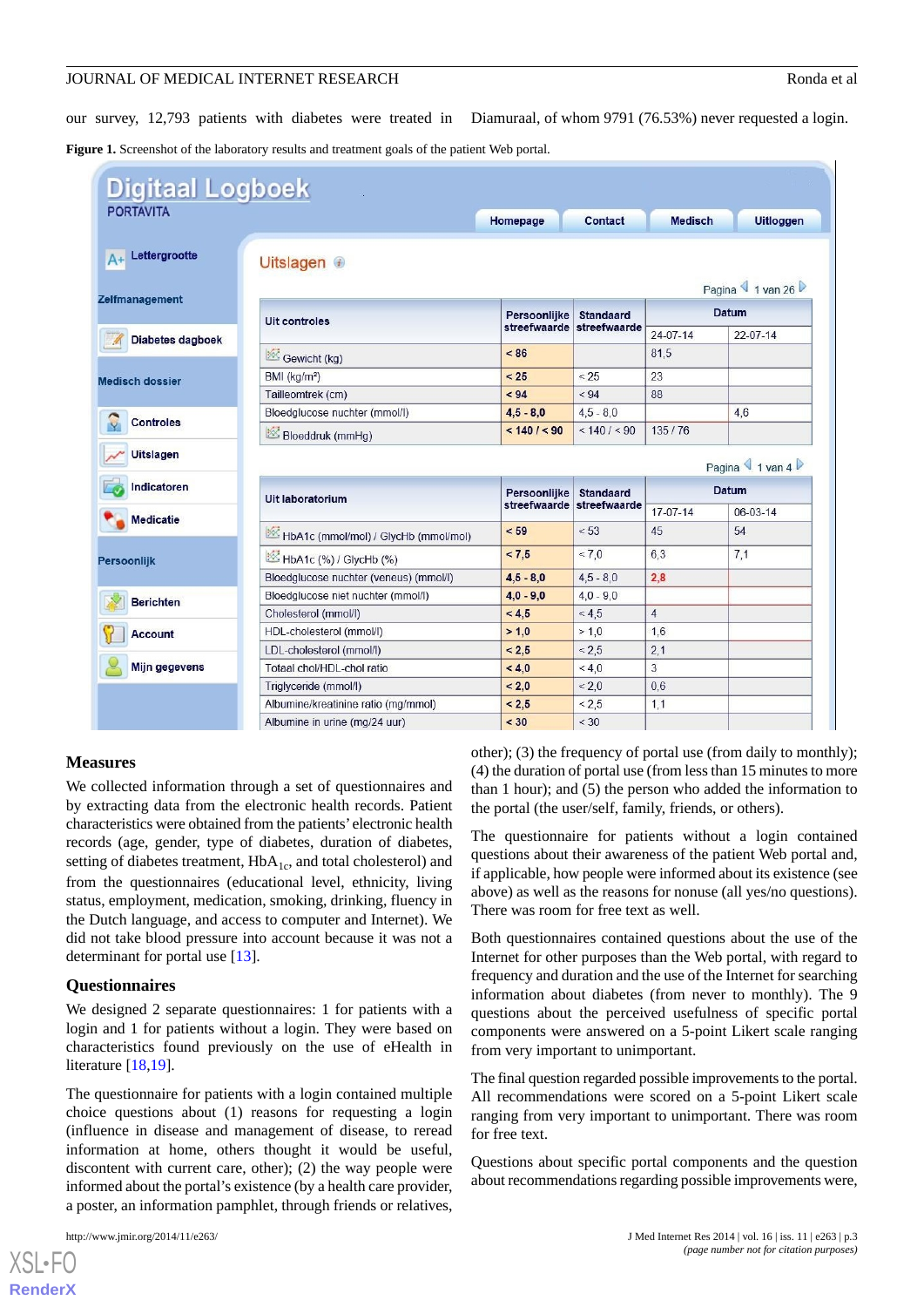in case of nonusers, addressed as how nonusers expected the usefulness of that particular component to be.

In addition to these specifically designed questionnaires, the set of questionnaires contained additional validated questionnaires, including the Problem Areas in Diabetes (PAID) questionnaire to measure diabetes-specific distress [[20](#page-9-16)[,21](#page-9-17)], the Diabetes Treatment Satisfaction Questionnaire (DTSQ) to measure satisfaction with diabetes treatment [\[22](#page-10-0)], the Diabetes Management Self-Efficacy Scale (DMSES) to measure self-efficacy [\[23](#page-10-1)], and the Brief Diabetes Knowledge Test (BDKT) to measure diabetes knowledge [[24,](#page-10-2)[25](#page-10-3)].

#### **Statistical Analysis**

Reason for regular use or nonuse, the answers about content and usefulness of the portal, and about the recommendations were expressed as percentages. The answer categories useful and very useful were combined. The question about reason for nonuse was misread by some patients. We asked for the main reason (1 reason) why a patient did not request a login and provided multiple answers. A total of 59 patients gave more than 1 reason. We used all these answers in the analysis.

We compared patients who requested a login and used it 2 or more times (regular users) and patients who did not request a login at all (nonusers). We decided to perform the analysis only on the regular users instead of all patients with a login because we wanted to compare the patients without a login to a group of patients with actual experience with the patient portal. Based on previous research, we considered the group of nonusers too different from patients who had requested a login but never logged in or logged in only once, the so-called "early quitters." Indeed, early quitters differed from nonusers: they were younger (mean 61.9, SD 12.7 years vs mean 64.7, SD 10.0 years; *P*=.001), more often male (63.9%, 140/219 vs 56.5%, 428/758; *P*=.049), and had a higher educational level (39.4%, 84/213 vs 28.2%, 519/723; *P*=.002).

Age and gender of nonparticipants (patients who responded but declared that they did not want to participate) and nonresponders (patients who did not respond to the invitation to fill out the questionnaire) of the study are described elsewhere [\[13](#page-9-9)].

We used chi-square tests for all categorical variables and unpaired *t*tests for all normally distributed continuous variables and Mann-Whitney tests for nonnormally distributed continuous variables. Categorical variables were expressed as numbers with percentages and continuous variables as means with standard deviation (SD) or with median and interquartile range (IQR) when not normally distributed. Multivariable logistic regression analysis, using the enter method, was used to determine the adjusted association between patient characteristics and not requesting a login. We used a *P* value of <0.2 in the univariable analysis to select variables for further multivariable analysis. These determinants were expressed as odds ratios (ORs) with corresponding 95% confidence intervals (95% CI). Data was analyzed using SPSS for Windows version 20 (SPSS Inc, Chicago, IL, USA).

# *Results*

#### **Overview**

From the 4500 questionnaires, 101 were not answered because 33 patients died and 68 had incorrect contact information. From the remaining patients, 2931 (66.63%) responded; 1541 of these 2931 patients (52.59%) declared that they did not wish to participate. In total, 1390 (31.60%) patients were eligible for analysis ("participants") because they returned a completed questionnaire and signed a consent form. Their mean age was 63.9 (SD 12.2) years (nonparticipants: mean 64.5, SD 13.8 years; *P*=.11) and 826 of 1390 (59.42%) were male (nonparticipant group: 1539/3009, 51.15% male patients; *P*<.001). Of the 1390 participants, 632 (45.47%) had a login and 758 (54.53%) did not ("nonusers").

#### **Differences Between Nonusers and Regular Users**

The login frequency of the patients with a login was a mean 10.4 (SD 23.0) times and 413 of 632 (65.3%) patients accessed the patient Web portal 2 or more times ("regular users"). The latter category differed in many characteristics from nonusers (Table 1). Of the 94 patients with type 1 diabetes, only 13 (14%) were nonusers, whereas 745 of 1077 (69.17%) patients with type 2 diabetes were nonusers (*P*<.001). There was also a difference in treatment setting: 666 of 846 (78.8%) patients treated by a general practitioner were nonusers, whereas only 92 of 325 (28.3%) patients treated by an internist were nonusers (*P*<.001).

The use of the Internet differed between both groups: 321 (77.9%) of the 413 regular users used the Internet daily versus 346 (67.6%) of the 512 nonusers with Internet access (*P*<.001). When using the Internet, 184 (44.6%) of the 413 regular Web portal users were online for more than an hour per day compared with only 140 (27.3%) of the 512 nonusers (*P*<.001). Furthermore, 206 (51.1%) of the regular users declared that they used the Internet for searching for information about their disease compared with only 126 (25.4%) of the nonusers (*P*<.001).

Of the 413 regular users, 328 (79.4%) patients declared that they were the main user of the Web portal themselves and 79 (19.1%) declared that someone else had access to the Web portal and usually accessed the portal. Of the 758 nonusers, 162 (21.4%) patients stated that they would consider using the Web portal if someone would help them, 262 (34.6%) did not know if they would use the portal if someone would help, and 293 (38.7%) would not consider using the portal even if someone would help.

Multivariable analysis showed that increasing age and smoking were associated with not using the Web portal. On the contrary, a higher educational level, treatment by an internist, using insulin, polypharmacy, better diabetes knowledge, and more hyperglycemic episodes were less likely to be associated with not using the Web portal (Table 2).



 $XS$  $\cdot$ FC **[RenderX](http://www.renderx.com/)**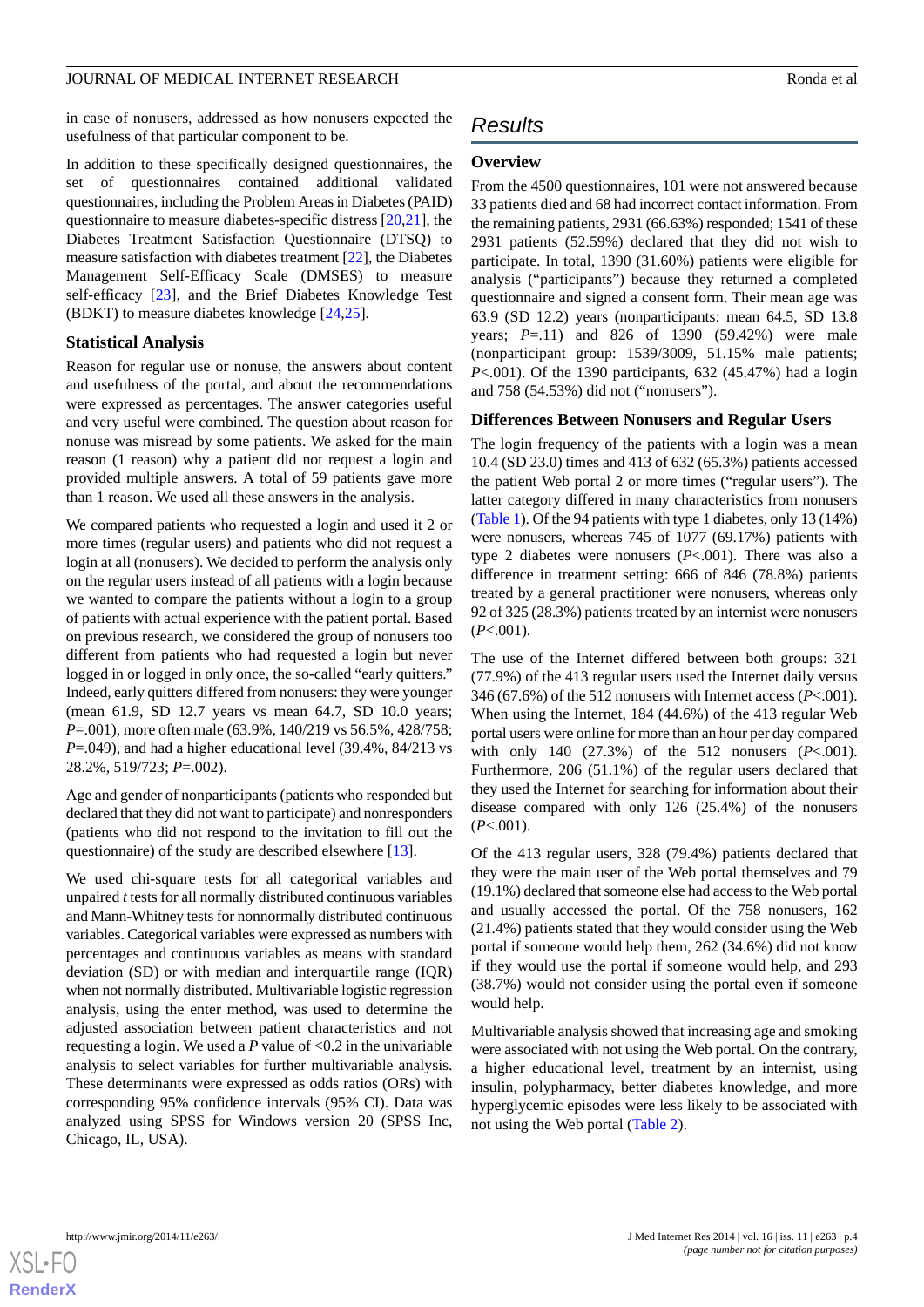# JOURNAL OF MEDICAL INTERNET RESEARCH RONDA ENDING A LOCAL INTERNET RESEARCH

**Table 1.** Characteristics of the study participants (N=1171).

| Patient characteristics                    | Regular users<br>$(n=413)$ | Nonusers<br>$(n=758)$ | $\boldsymbol{P}$ |
|--------------------------------------------|----------------------------|-----------------------|------------------|
| Age (years), median (IQR)                  | $60.2(51.3-67.5)$          | 68.1 (60.7-75.3)      | < .001           |
| Gender (male), n (%)                       | 259(62.7)                  | 428 (56.5)            | .04              |
| Caucasian (yes), n (%)                     | 383 (93.6)                 | 652 (89.3)            | .02              |
| Educational level (high), n (%)            | 188 (46.2)                 | 204 (28.2)            | $< 001$          |
| Work status, n (%)                         |                            |                       | $< 001$          |
| Paid job                                   | 193 (47.1)                 | 157(21.1)             |                  |
| Retired                                    | 153(37.3)                  | 479 (64.5)            |                  |
| Other                                      | 64(15.6)                   | 107(14.4)             |                  |
| Living arrangement (alone), $n$ $%$ )      | 65(15.9)                   | 193 (25.9)            | $< 001$          |
| Fluency in speaking Dutch (yes), n (%)     | 407 (99.3)                 | 695 (93.0)            | $< 001$          |
| Access to computer (yes), n (%)            | 413 (100)                  | 525 (70.5)            | $< 001$          |
| Access to Internet (yes), $n$ (%)          | 413 (100)                  | 516 (84.7)            | $< 001$          |
| Treatment setting, n (%)                   |                            |                       | $< 001$          |
| General practitioner                       | 180(43.6)                  | 666 (87.9)            |                  |
| Internist                                  | 233(56.4)                  | 92(12.1)              |                  |
| Type of diabetes, $n$ (%)                  |                            |                       | < .001           |
| Type 1                                     | 81 (19.6)                  | 13(1.7)               |                  |
| Type 2                                     | 332 (80.4)                 | 745 (98.3)            |                  |
| Duration of diabetes (years), median (IQR) | $11.3(5.5-17.4)$           | $7.4(3.7-11.4)$       | < .001           |
| Blood glucose lowering medication, n (%)   |                            |                       | $< 001$          |
| None                                       | 21(5.1)                    | 91(12.1)              |                  |
| Oral                                       | 131 (31.7)                 | 507(67.2)             |                  |
| Oral and insulin                           | 126(30.5)                  | 93 (12.3)             |                  |
| Insulin                                    | 135 (32.7)                 | 64(8.5)               |                  |
| Polypharmacy (yes)                         | 204(52.7)                  | 277 (43.6)            | .02              |
| $HbA_{1c}$ (mmol/mol), median (IQR)        | 54.0 (48.0-62.0)           | 49.0 (44.0-56.0)      | < .001           |
| Total cholesterol (mmol/L), mean (SD)      | 4.4(1.0)                   | 4.5(1.0)              | .35              |
| Smoking (yes), $n$ (%)                     | 47(11.5)                   | 116(16.4)             | .03              |
| Drinking alcohol (yes), n (%)              | 208(52.8)                  | 294 (42.7)            | .004             |
| Validated questionnaires, amean (SD)       |                            |                       |                  |
| PAID                                       | 31.0(11.8)                 | 27.2(11.2)            | < 0.001          |
| <b>DMSES</b>                               | 80.7(15.5)                 | 72.9(18.0)            | < 0.001          |
| <b>BDKT</b> standard                       | 78.7 (14.7)                | 62.4(20.0)            | < 0.001          |
| <b>BDKT</b> insulin                        | 61.4(20.6)                 | 42.2(21.5)            | < 0.001          |
| DTSQ status                                | 30.2(5.0)                  | 30.8(5.5)             | $.10\,$          |
| DTSQ hyperglycemic episodes                | 2.7(1.9)                   | 1.6(1.7)              | $< 001$          |
| DTSQ hypoglycemic episodes                 | 2.0(1.7)                   | 1.1(1.5)              | $< 001$          |

<sup>a</sup> PAID: Problem Areas in Diabetes Questionnaire; DTSQ: Diabetes Treatment Satisfaction Questionnaire (with treatment satisfaction status, perceived hypoglycemic and hyperglycemic episodes) ; DMSES: Diabetes Management Self-Efficacy Scale; BDKT: Brief Diabetes Knowledge Test (one with standard items and one with only insulin-related questions).

[XSL](http://www.w3.org/Style/XSL)•FO **[RenderX](http://www.renderx.com/)**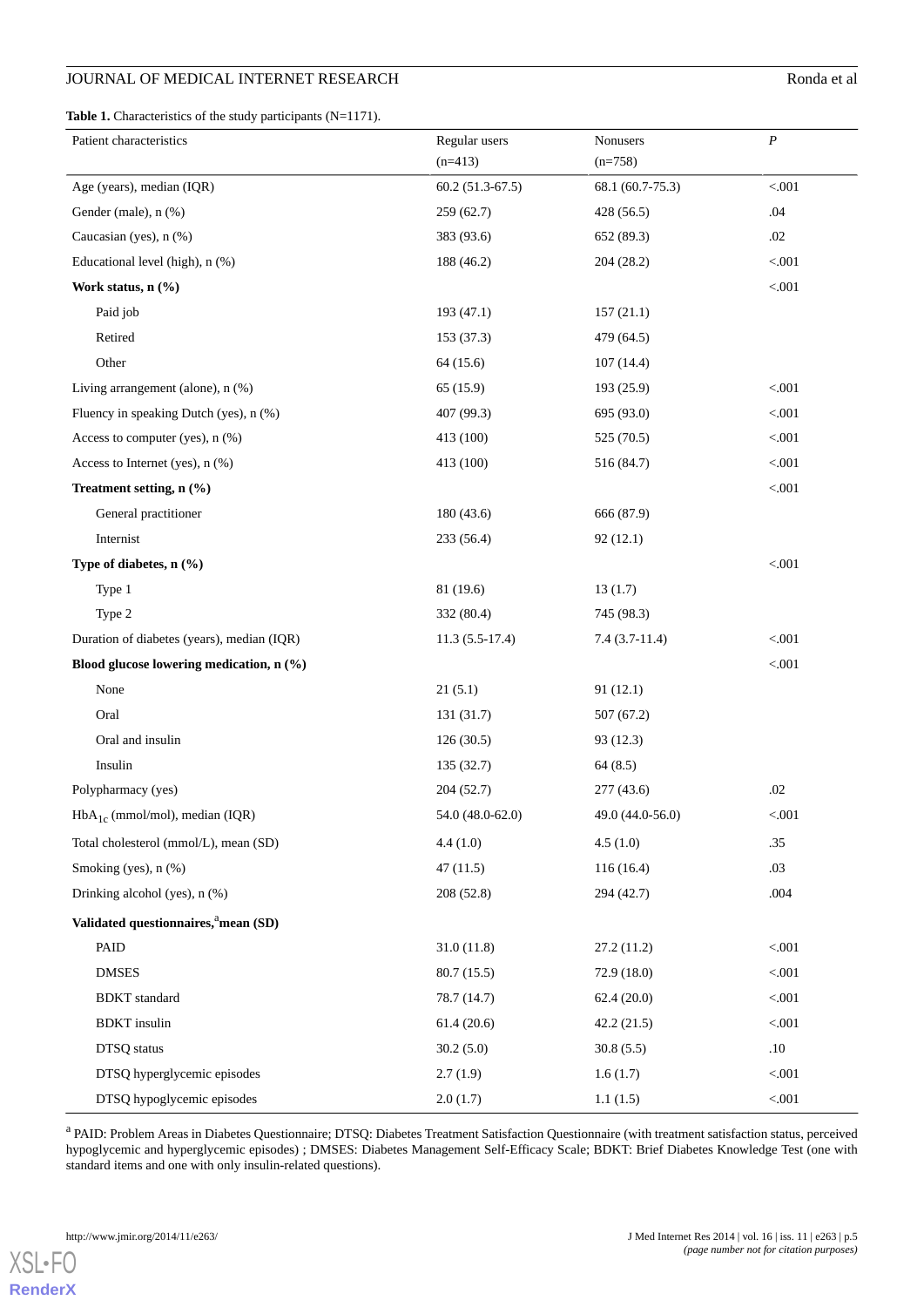**Table 2.** Independent determinants of nonusers compared to users.

| Independent determinant             | OR (95% CI)       | $P$ value |
|-------------------------------------|-------------------|-----------|
| Age                                 | $1.04(1.00-1.08)$ | .03       |
| Educational level (high)            | $0.59(0.36-0.95)$ | .03       |
| Treatment setting (internist)       | $0.27(0.14-0.54)$ | < 0.01    |
| <b>Blood glucose lowering drugs</b> |                   |           |
| None                                | $0.59(0.21-1.63)$ | .31       |
| Oral                                | Reference         |           |
| Oral and insulin                    | $0.33(0.15-0.70)$ | .004      |
| Insulin                             | $0.31(0.12-0.78)$ | .01       |
| Polypharmacy (yes)                  | $0.58(0.36-0.95)$ | .03       |
| Smoking (yes)                       | $2.53(1.30-4.91)$ | .006      |
| Diabetes knowledge (standard)       | $0.98(0.96-0.99)$ | .008      |
| DTSQ (hyper)                        | $0.79(0.68-0.92)$ | .002      |

#### **Reasons for Requesting or Not Requesting a Login**

The main reason for not requesting a login was that 549 of 758 (72.4%) patients were not aware of the portal's existence. Another 216 of 758 (28.5%) stated that the main reason for not requesting a login was that they preferred to leave the disease management to the physician (Table 3).

The reasons for requesting a login among the regular users were to reread information of the consultation at home (312/413, 75.5%), the feeling that the portal use would give them influence on their disease and treatment (132/413, 32.0%), the fact that the physician or someone else thought the Web portal could be useful for them (74/413, 17.9%), dissatisfaction with the current care (2/413, 0.5%), and other reasons (27/413, 6.5%).

**Table 3.** Reasons for not requesting a login to the patient Web portal.

| Reasons for not requesting a login               | Nonusers, $n$ $(\%)$ |  |
|--------------------------------------------------|----------------------|--|
|                                                  | $(n=758)$            |  |
| Was not aware that the portal existed            | 549 (72.4)           |  |
| Prefers to leave disease management to physician | 216(28.5)            |  |
| Feels inadequate with computer or Internet       | 88 (11.6)            |  |
| No access to computer or Internet                | 62(8.2)              |  |
| Web portal is difficult to use                   | 58 (7.7)             |  |
| Privacy reasons                                  | 46(6.1)              |  |
| Concern for less personal attention by physician | 48(6.3)              |  |
| Physician/other advised against portal use       | 20(2.6)              |  |
| Language barriers                                | 18(2.4)              |  |

# **How Patients Became Aware of the Web Portal**

Of the 209 patients without a login who stated they were aware of the existence of the portal, 102 (48.8%) knew about the portal because their health care provider told them. In comparison, 392 (94.9%) of the 413 regular users were informed about the portal by their health care provider (*P*<.001). Other sources of information about using the Web portal were posters in the clinic waiting area (nonusers: 10/209, 4.8%; regular users: 7/413, 0.7%; *P*<.001), a pamphlet (nonusers: 4/209, 1.9%; regular users: 15/413, 3.6%; *P*=.24), friends or relatives who used the portal themselves (nonusers: 20/209, 9.6%; regular users: 4/413, 1.0%; *P*<.001), and other reasons (nonusers: 29/209, 13.9%; users: 9/413, 2.2%; *P*<.001).

## **Perceived Usefulness**

Regular users perceived the usefulness of specific portal content in a different way compared to nonusers (Figure 2). Users perceived access to the laboratory values with treatment targets, the possibility of rereading clinic consultations, and having a summary of all controls as the most useful features of the portal. We asked the nonusers if they could speculate on the possible usefulness of portal features for their own disease management. They suggested a summary of upcoming consultations and a summary of their medication to be the most useful parts of a Web portal.



[XSL](http://www.w3.org/Style/XSL)•FO **[RenderX](http://www.renderx.com/)**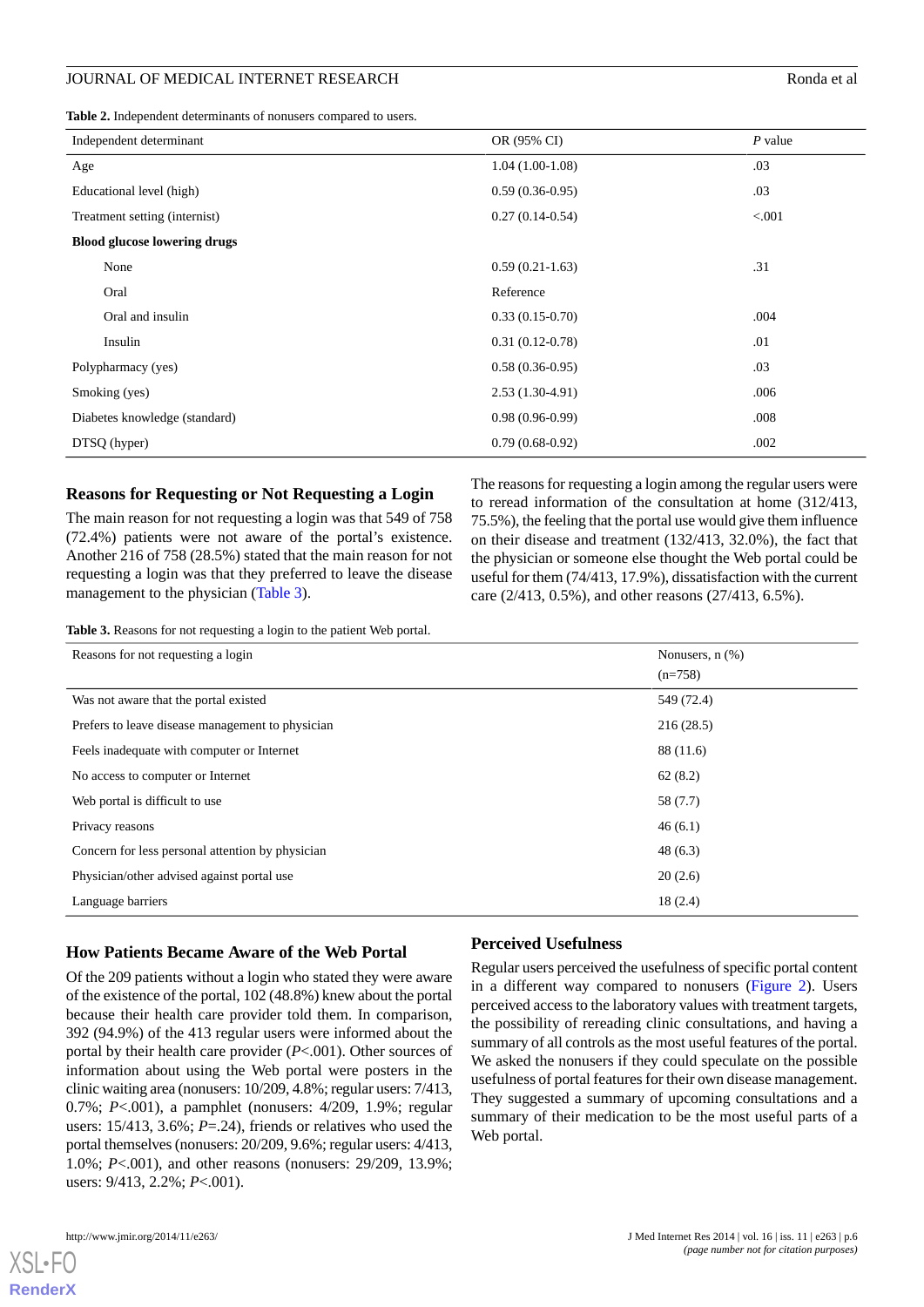## JOURNAL OF MEDICAL INTERNET RESEARCH RONDA ET ALL AND RONDA ET ALL AND RONDA ET ALL AND RONDA ET ALL AND RONDA ET ALL AND RONDA ET ALL AND RONDA ET ALL AND RONDA ET ALL AND RONDA ET ALL AND RONDA ET ALL AND RONDA ET ALL AN

**Figure 2.** Differences between regular users (n=413) and nonusers (n=758) regarding the perceived usefulness (very useful or useful) of the content items of the patient Web portal. (a) overview of upcoming consultations, (b) summary of all health care physicians involved in treatment, (c) e-messaging, (d) general information about diabetes, (e) using the portal to upload the glucose levels measured at home, (f) rereading medical record after consultation, (g) access to laboratory values and treatment goals, (h) a summary of all consultations (history and future), (i) overview of medication. \* P<.001.



## **Recommendations About Functionalities Added to the Web Portal**

Regular users and nonusers appreciated additional functionalities that could improve the Web portal differentially (Figure 3). Regular users wanted to be able to add their injected insulin units to the glucose diary and to use the portal for supportive

care, such as scheduling an appointment and receiving reminders about upcoming consultations. Nonusers felt that a diabetes Web portal could benefit mostly from more information about medication and side effects and they wanted to use the portal for medication refills. Overall, regular users scored more possible features as useful or very useful than nonusers did except for information provided in different languages.

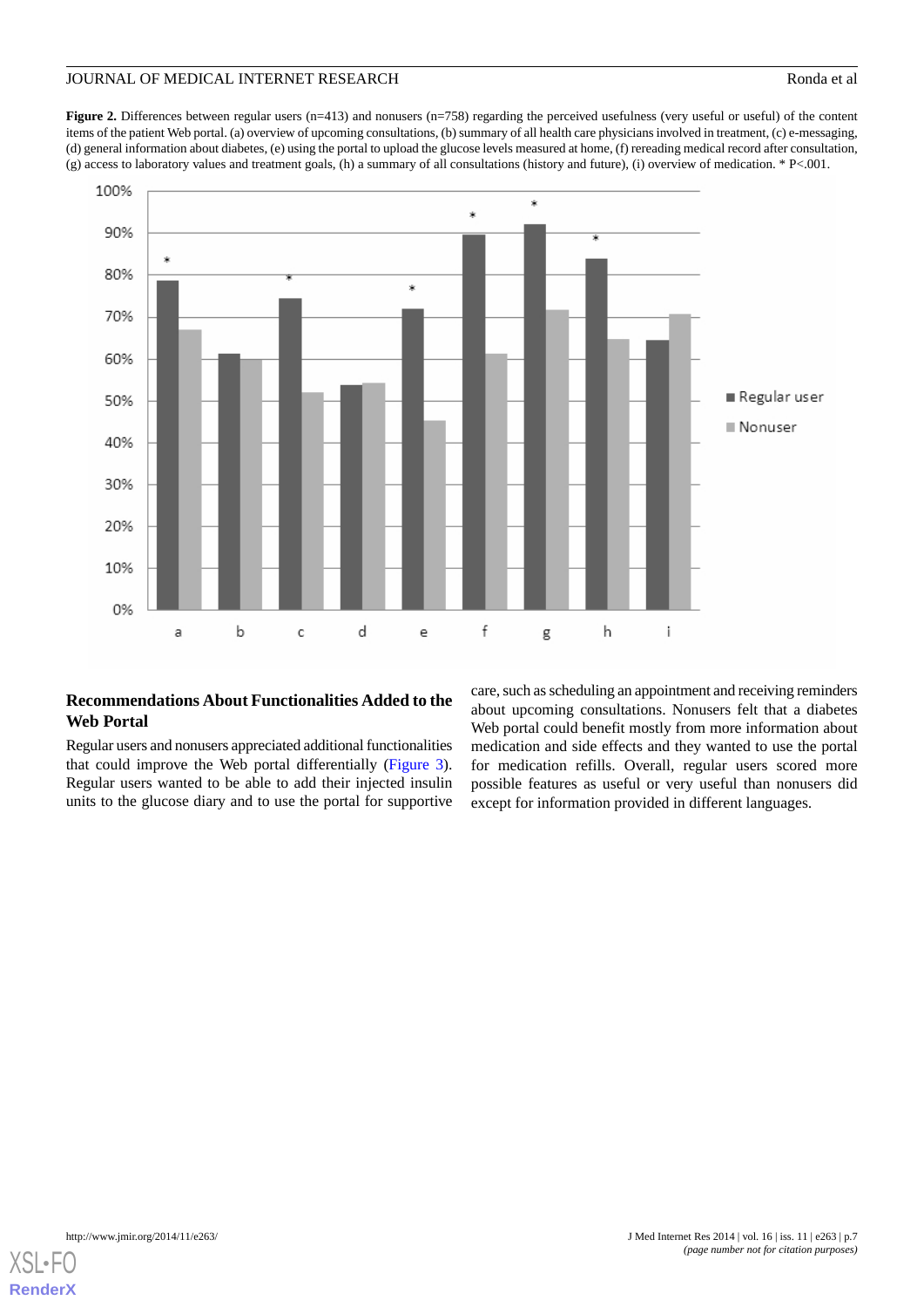**Figure 3.** Differences between regular users (n=413) and nonusers (n=758) regarding usefulness of functionalities (very useful or useful) that could be added to the Web portal. (a) Automatic signal to physician when uploading glucose diary, (b) automatic upload from glucose meter to portal, (c) adding insulin units to glucose diary, (d) links to websites with information about diabetes, (e) links to websites with lifestyle interventions, (f) portal on mobile device, (g) request for medication refills, (h) forum functionality, (i) printing functionality, (j) news sites about diabetes, (k) information in different languages, (l) information about medication and side effects, (m) reminder function about upcoming consultation, (n) using the portal for scheduling a consultation with physician. \* P<.001;  $\pm$  P<.05.



# *Discussion*

The main reason for patients with diabetes not requesting a login for a patient Web portal was that they were not even aware of its existence. This was previously found in a smaller group (3 of 13 respondents) of patients with diabetes mellitus type 2 [[26\]](#page-10-4). Earlier studies have provided information on difficulties in usability [\[11](#page-9-7),[15,](#page-9-11)[16](#page-9-12)] and reasons for not using the portal after receiving a login [[27\]](#page-10-5), but not on reasons for use or nonuse before requesting a login. In our study, it seems obvious that many health care providers, especially in the primary care setting, often did not communicate the possibility of using the shared electronic health record with their patients clearly enough. We can only speculate about the reasons. In the Netherlands, more than 99% of the primary care physicians and nurses work with an electronic medical system. However, it might be that they have not included a communication protocol about the Web portal for their patients with diabetes; they may not want to share data in a Web portal; they may have assumptions about capabilities, skills, and wishes of their patients that do not enhance the Web portal's promotion [[28\]](#page-10-6); or that they may not be satisfied with the Web portal itself [[29\]](#page-10-7). Whatever the reasons, before trying to get a Web portal used by a substantial number of patients with diabetes, such a Web portal should be discussed in detail about requirements with all diabetes care providers. The same held true in telemonitoring of patients with heart failure; without transparent and predefined criteria of user requirements, health professionals expectations did not meet actual experiences, leading to disappointment [\[30\]](#page-10-8). Another possibility for the patients'ignorance of the Web portal

[XSL](http://www.w3.org/Style/XSL)•FO **[RenderX](http://www.renderx.com/)**

is that health care providers did communicate about the portal with their patients, but the latter did not recollect the physician telling them about it, perhaps because they did not understand the topic.

In a previous study, one of the main obstacles of enrollment in a general Web portal was that a quarter of the patients did not remember discussing the portal with their providers [[31\]](#page-10-9). In that study, even despite remembering a discussion about the portal, another 63% of patients did not attempt to enroll mainly due to lack of motivation and negative attitudes toward the patient portal [[31\]](#page-10-9). In the 6 years Diamuraal has been in use, 76.5% of the patients who could request a login never did. This percentage is more or less similar with other patient portals. In the literature, the actual percentage of users is approximately 32% to 37% for patients with chronic diseases such as diabetes [[31,](#page-10-9)[32\]](#page-10-10). In a general population, there is even less inclination to activate an account [[11\]](#page-9-7). Better strategies have to be found to inform patients about a Web portal, how to request a login, and what benefits a patient portal may offer. One study in the general population found a threefold increase in Web portal enrollment with the use of aggressive marketing strategies, defined as using more than 5 different means of recruitment, including posters in the waiting area and onsite enrollment with a computer kiosk [[33\]](#page-10-11), illustrating the importance of the health care provider.

Some patients who did not request a login did so because they preferred to leave the disease management to the health care provider. On the other hand, regular users wanted to reread the information given by the diabetes care provider at home and they felt the portal gave them influence in the management of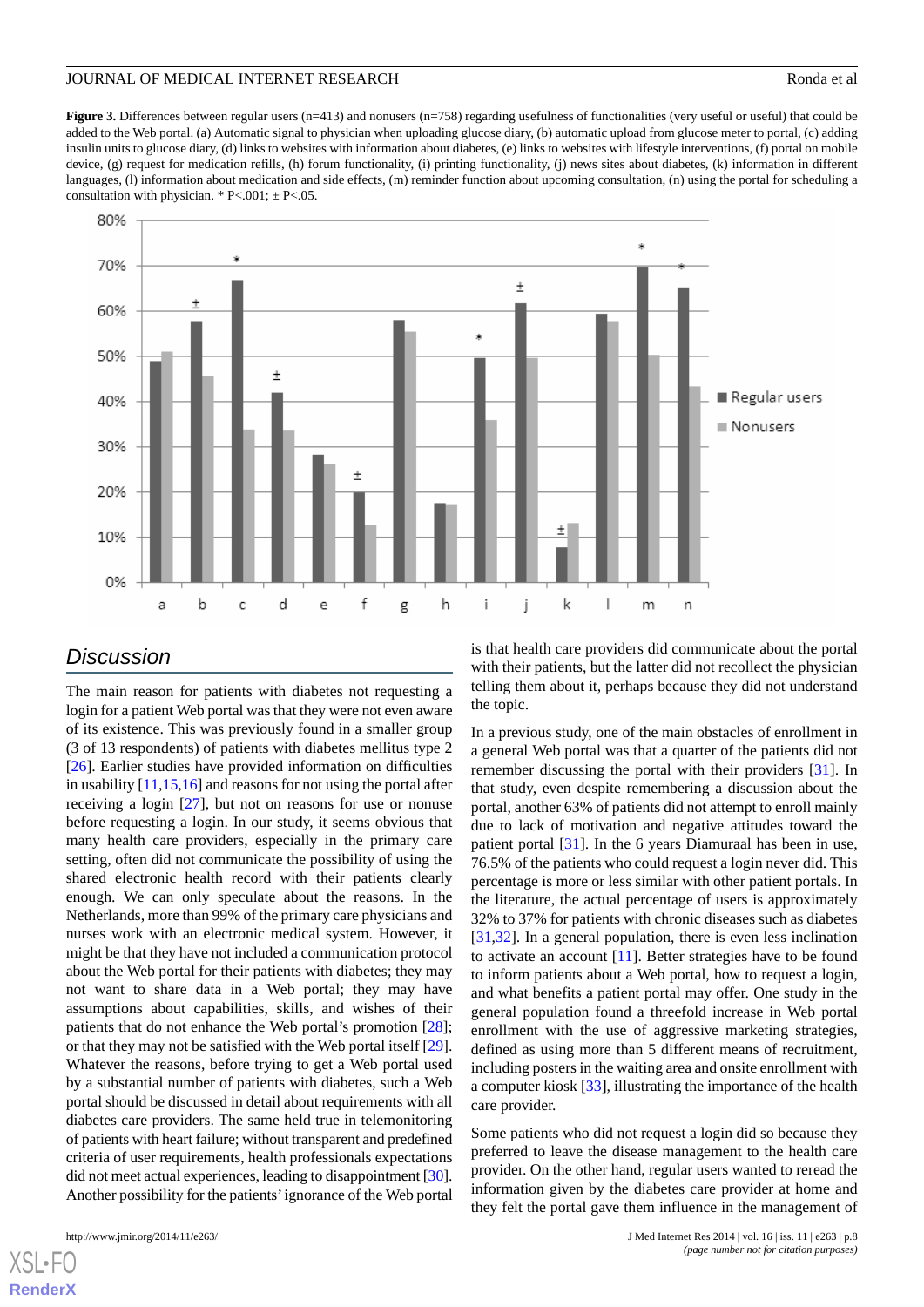the disease. This illustrates the difference in opinions about who should be responsible for the management of the disease. In a previous study, we found that only 62% of patients with diabetes agreed to take full responsibility for their disease [[34\]](#page-10-12). Therefore, we cannot expect that all patients will use and benefit from a diabetes patient Web portal.

Fear for privacy and security of the Web portal did not seem to pose a large barrier in our study in contrast to previous studies [[35\]](#page-10-13). After patients have received access to their health care record, worries about the security may drop, for example, from 47% before to 4% after login when patients were reassured about the use of passwords and unique login numbers [[15\]](#page-9-11). Health technology developers have to warrant the patient's privacy without making the login process a barrier on itself and diabetes care providers should address the fears by informing patients about security measures.

Nonusers were older, had lower education [[26,](#page-10-4)[36\]](#page-10-14), and had less diabetes knowledge. Diabetes care providers need to pay extra attention to this group of patients to help them becoming familiar with a different approach to diabetes care. At least one-fifth of the nonusers stated that they would use the portal if someone else could help them and another third of participants would at least consider using it. Many regular users stated that someone else used the portal as well to read the information provided by the physician. This access to the Web portal by family members has been shown to be effective and desirable in cardiac surgery [[37\]](#page-10-15) and in pediatric patient portals [\[27](#page-10-5)]. For all patients, the joint use of the Web portal by the patients themselves and a family member or friend should be discussed.

Patients can encounter difficulties in navigating through a portal to find the information they seek and have problems with interpretation of data [\[16](#page-9-12),[29,](#page-10-7)[38](#page-10-16)]. This study does not provide any information in this respect because we sent questionnaires to nonusers who never logged in to the portal and could not comment on its attractiveness and ergonomics. However, if we want more patients using a portal, this is a concern that needs to be addressed. We are currently studying the influence of design and ease of use of the portal on persistent use or early discontinuation.

Not only actual barriers can prevent patients from requesting a login; nonusers perceived the usefulness of a patient Web portal differently compared to users. Although more users found the features that helped them with their disease control (very) useful, such as laboratory results and treatment goals, fewer nonusers scored those features as useful. Before using a Web portal, patients have certain expectations about which features are useful for them with regard to disease management and these expectations and opinions may change after actively using it [[17\]](#page-9-13). The results of our study are another illustration of the fact that we need to inform patients better about what a patient portal can mean for them. To interpret our results correctly, we should keep in mind that we analyzed patients who had logged in 2 or more times. These regular users have other demographics than patients who cease to use the portal in an early stage and are not comparable to regular users or nonusers. Although there are differences between patients with type 1 and type 2 diabetes in requesting a login to the Web portal [\[13](#page-9-9)], we did not distinguish between type 1 and type 2 diabetes in the present study.

To our knowledge, this is the first study about the barriers of the use of a Web portal for patients with diabetes, before and during its use. The Web portal is used by patients with both type 1 and type 2 diabetes in primary care and also in secondary care. The Web portal under study has been used for 6 years, which underpins the relevance of the patients' opinions. Furthermore, we studied a large group of nonusers of a patient Web portal for diabetes mellitus, not previously done in the literature.

However, there are some limitations. The first is due to the design of the questionnaire. Several patients gave multiple reasons for not requesting a login instead of 1 main reason, whereas other patients only gave 1 answer as per the instructions of the questionnaire. We are aware that patients can have multiple reasons for not requesting a login, but because most participants were careful in following instructions, they did not mention other reasons even if there were any. This means that our results are likely to be an underrepresentation of reasons for not requesting a login.

Secondly, there was a response rate of 66%; 31.6% of all people who were sent a questionnaire were eligible for analysis. This is comparable with other studies in this area [\[39](#page-10-17)[,40](#page-10-18)]. Our participants did not differ in age from nonparticipants, but they were more frequently male. Gender was not a determinant for being a nonuser; therefore, the selective participation will not have influenced our outcomes.

Our study showed that unawareness of the patient portal is the main barrier of enrollment. All patients who were aware of the existence of the Web portal were made aware by their health care provider. Users and nonusers perceive the usefulness of the portal differently and do not have the same recommendations for additional functionalities. Currently, the Web portal is not communicated at all or not communicated clearly enough by health care providers. To increase participation, the unawareness of its existence and usefulness needs to be addressed by informing the physicians of the possible benefits and subsequently encourage them to discuss the Web portal with their patients.

# **Acknowledgments**

This study was supported by The Diabetes Fund, The Netherlands Organization for Scientific Research in Diabetes (grant 2010.13.1369).

# **Conflicts of Interest**

None declared.

```
XS • FO
RenderX
```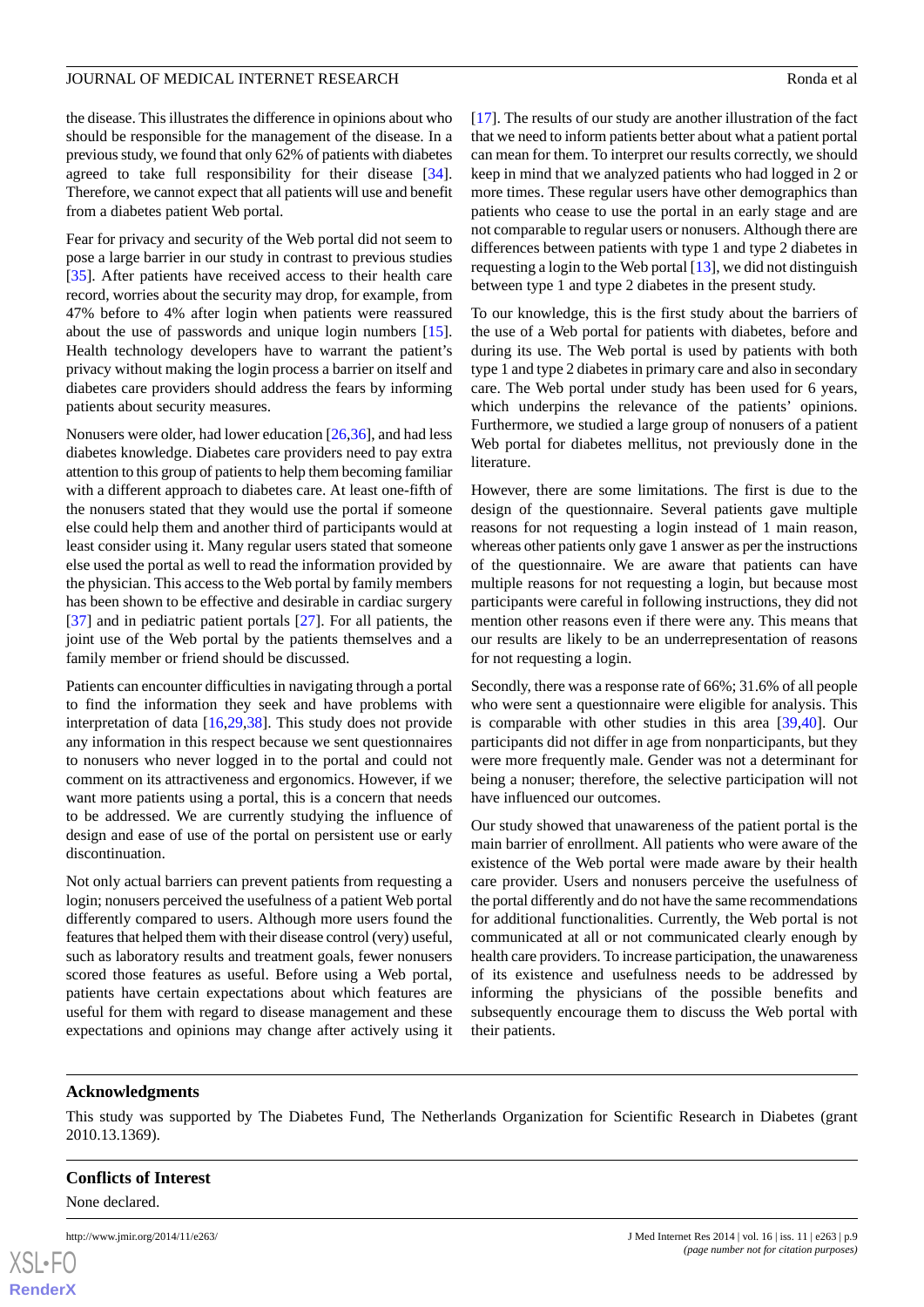# <span id="page-9-0"></span>**References**

- 1. Lin CT, Wittevrongel L, Moore L, Beaty BL, Ross SE. An Internet-based patient-provider communication system: randomized controlled trial. J Med Internet Res 2005;7(4):e47 [[FREE Full text\]](http://www.jmir.org/2005/4/e47/) [doi: [10.2196/jmir.7.4.e47](http://dx.doi.org/10.2196/jmir.7.4.e47)] [Medline: [16236699](http://www.ncbi.nlm.nih.gov/entrez/query.fcgi?cmd=Retrieve&db=PubMed&list_uids=16236699&dopt=Abstract)]
- <span id="page-9-1"></span>2. Chen L, Chuang LM, Chang CH, Wang CS, Wang IC, Chung Y, et al. Evaluating self-management behaviors of diabetic patients in a telehealthcare program: longitudinal study over 18 months. J Med Internet Res 2013;15(12):e266 [[FREE Full](http://www.jmir.org/2013/12/e266/) [text](http://www.jmir.org/2013/12/e266/)] [doi: [10.2196/jmir.2699](http://dx.doi.org/10.2196/jmir.2699)] [Medline: [24323283](http://www.ncbi.nlm.nih.gov/entrez/query.fcgi?cmd=Retrieve&db=PubMed&list_uids=24323283&dopt=Abstract)]
- <span id="page-9-2"></span>3. McCarrier KP, Ralston JD, Hirsch IB, Lewis G, Martin DP, Zimmerman FJ, et al. Web-based collaborative care for type 1 diabetes: a pilot randomized trial. Diabetes Technol Ther 2009 Apr;11(4):211-217 [\[FREE Full text\]](http://europepmc.org/abstract/MED/19344195) [doi: [10.1089/dia.2008.0063](http://dx.doi.org/10.1089/dia.2008.0063)] [Medline: [19344195\]](http://www.ncbi.nlm.nih.gov/entrez/query.fcgi?cmd=Retrieve&db=PubMed&list_uids=19344195&dopt=Abstract)
- <span id="page-9-4"></span><span id="page-9-3"></span>4. Ralston JD, Revere D, Robins LS, Goldberg HI. Patients' experience with a diabetes support programme based on an interactive electronic medical record: qualitative study. BMJ 2004 May 15:328(7449):1159 [\[FREE Full text\]](http://europepmc.org/abstract/MED/15142919) [doi: [10.1136/bmj.328.7449.1159\]](http://dx.doi.org/10.1136/bmj.328.7449.1159) [Medline: [15142919\]](http://www.ncbi.nlm.nih.gov/entrez/query.fcgi?cmd=Retrieve&db=PubMed&list_uids=15142919&dopt=Abstract)
- 5. Bond GE, Burr R, Wolf FM, Price M, McCurry SM, Teri L. The effects of a web-based intervention on the physical outcomes associated with diabetes among adults age 60 and older: a randomized trial. Diabetes Technol Ther 2007 Feb;9(1):52-59 [[FREE Full text](http://europepmc.org/abstract/MED/17316098)] [doi: [10.1089/dia.2006.0057](http://dx.doi.org/10.1089/dia.2006.0057)] [Medline: [17316098\]](http://www.ncbi.nlm.nih.gov/entrez/query.fcgi?cmd=Retrieve&db=PubMed&list_uids=17316098&dopt=Abstract)
- 6. Holbrook A, Thabane L, Keshavjee K, Dolovich L, Bernstein B, Chan D, COMPETE II Investigators. Individualized electronic decision support and reminders to improve diabetes care in the community: COMPETE II randomized trial. CMAJ 2009 Jul 7;181(1-2):37-44 [\[FREE Full text\]](http://www.cmaj.ca/cgi/pmidlookup?view=long&pmid=19581618) [doi: [10.1503/cmaj.081272\]](http://dx.doi.org/10.1503/cmaj.081272) [Medline: [19581618\]](http://www.ncbi.nlm.nih.gov/entrez/query.fcgi?cmd=Retrieve&db=PubMed&list_uids=19581618&dopt=Abstract)
- 7. McMahon GT, Gomes HE, Hickson Hohne S, Hu TM, Levine BA, Conlin PR. Web-based care management in patients with poorly controlled diabetes. Diabetes Care 2005 Jul;28(7):1624-1629 [[FREE Full text](http://europepmc.org/abstract/MED/15983311)] [Medline: [15983311\]](http://www.ncbi.nlm.nih.gov/entrez/query.fcgi?cmd=Retrieve&db=PubMed&list_uids=15983311&dopt=Abstract)
- <span id="page-9-5"></span>8. Ralston JD, Hirsch IB, Hoath J, Mullen M, Cheadle A, Goldberg HI. Web-based collaborative care for type 2 diabetes: a pilot randomized trial. Diabetes Care 2009 Feb;32(2):234-239 [[FREE Full text](http://europepmc.org/abstract/MED/19017773)] [doi: [10.2337/dc08-1220\]](http://dx.doi.org/10.2337/dc08-1220) [Medline: [19017773](http://www.ncbi.nlm.nih.gov/entrez/query.fcgi?cmd=Retrieve&db=PubMed&list_uids=19017773&dopt=Abstract)]
- <span id="page-9-6"></span>9. Shea S, Weinstock RS, Teresi JA, Palmas W, Starren J, Cimino JJ, IDEATel Consortium. A randomized trial comparing telemedicine case management with usual care in older, ethnically diverse, medically underserved patients with diabetes mellitus: 5 year results of the IDEATel study. J Am Med Inform Assoc 2009;16(4):446-456 [[FREE Full text](http://jamia.bmj.com/cgi/pmidlookup?view=long&pmid=19390093)] [doi: [10.1197/jamia.M3157](http://dx.doi.org/10.1197/jamia.M3157)] [Medline: [19390093](http://www.ncbi.nlm.nih.gov/entrez/query.fcgi?cmd=Retrieve&db=PubMed&list_uids=19390093&dopt=Abstract)]
- <span id="page-9-8"></span><span id="page-9-7"></span>10. Shaw JE, Sicree RA, Zimmet PZ. Global estimates of the prevalence of diabetes for 2010 and 2030. Diabetes Res Clin Pract 2010 Jan;87(1):4-14. [doi: [10.1016/j.diabres.2009.10.007](http://dx.doi.org/10.1016/j.diabres.2009.10.007)] [Medline: [19896746](http://www.ncbi.nlm.nih.gov/entrez/query.fcgi?cmd=Retrieve&db=PubMed&list_uids=19896746&dopt=Abstract)]
- <span id="page-9-9"></span>11. Greenhalgh T, Hinder S, Stramer K, Bratan T, Russell J. Adoption, non-adoption, and abandonment of a personal electronic health record: case study of HealthSpace. BMJ 2010;341:c5814 [\[FREE Full text\]](http://www.bmj.com/cgi/pmidlookup?view=long&pmid=21081595) [Medline: [21081595\]](http://www.ncbi.nlm.nih.gov/entrez/query.fcgi?cmd=Retrieve&db=PubMed&list_uids=21081595&dopt=Abstract)
- <span id="page-9-10"></span>12. Keplinger LE, Koopman RJ, Mehr DR, Kruse RL, Wakefield DS, Wakefield BJ, et al. Patient portal implementation: resident and attending physician attitudes. Fam Med 2013 May;45(5):335-340 [\[FREE Full text\]](http://www.stfm.org/fmhub/fm2013/May/Lynn335.pdf) [Medline: [23681685](http://www.ncbi.nlm.nih.gov/entrez/query.fcgi?cmd=Retrieve&db=PubMed&list_uids=23681685&dopt=Abstract)]
- 13. Ronda MC, Dijkhorst-Oei LT, Gorter KJ, Beulens JW, Rutten GE. Differences between diabetes patients who are interested or not in the use of a patient Web portal. Diabetes Technol Ther 2013 Jul;15(7):556-563 [[FREE Full text](http://europepmc.org/abstract/MED/23777369)] [doi: [10.1089/dia.2013.0023](http://dx.doi.org/10.1089/dia.2013.0023)] [Medline: [23777369\]](http://www.ncbi.nlm.nih.gov/entrez/query.fcgi?cmd=Retrieve&db=PubMed&list_uids=23777369&dopt=Abstract)
- <span id="page-9-12"></span><span id="page-9-11"></span>14. Statistics Netherlands (CBS). 2014. Use of information communication technology (ICT) in the Netherlands URL: [http:/](http://statline.cbs.nl/StatWeb/publication/?VW=T&DM=SLNL&PA=71098ned&D1=33-34,45,69-72&D2=0-6,14-16,29-33&D3=l&HD=130221-1126&HDR=G1&STB=) [/statline.cbs.nl/StatWeb/publication/](http://statline.cbs.nl/StatWeb/publication/?VW=T&DM=SLNL&PA=71098ned&D1=33-34,45,69-72&D2=0-6,14-16,29-33&D3=l&HD=130221-1126&HDR=G1&STB=) [?VW=T&DM=SLNL&PA=71098ned&D1=33-34,45,69-72&D2=0-6,14-16,29-33&D3=l&HD=130221-1126&HDR=G1&STB=](http://statline.cbs.nl/StatWeb/publication/?VW=T&DM=SLNL&PA=71098ned&D1=33-34,45,69-72&D2=0-6,14-16,29-33&D3=l&HD=130221-1126&HDR=G1&STB=) [accessed 2014-03-18] [\[WebCite Cache ID 6OAKBAMdb\]](http://www.webcitation.org/6OAKBAMdb)
- <span id="page-9-13"></span>15. Pyper C, Amery J, Watson M, Crook C. Patients' experiences when accessing their on-line electronic patient records in primary care. Br J Gen Pract 2004 Jan;54(498):38-43 [[FREE Full text](http://bjgp.org/cgi/pmidlookup?view=long&pmid=14965405)] [Medline: [14965405\]](http://www.ncbi.nlm.nih.gov/entrez/query.fcgi?cmd=Retrieve&db=PubMed&list_uids=14965405&dopt=Abstract)
- <span id="page-9-14"></span>16. Britto MT, Jimison HB, Munafo JK, Wissman J, Rogers ML, Hersh W. Usability testing finds problems for novice users of pediatric portals. J Am Med Inform Assoc 2009;16(5):660-669 [\[FREE Full text](http://jamia.bmj.com/cgi/pmidlookup?view=long&pmid=19567793)] [doi: [10.1197/jamia.M3154\]](http://dx.doi.org/10.1197/jamia.M3154) [Medline: [19567793](http://www.ncbi.nlm.nih.gov/entrez/query.fcgi?cmd=Retrieve&db=PubMed&list_uids=19567793&dopt=Abstract)]
- <span id="page-9-15"></span>17. Bryce CL, Zickmund S, Hess R, McTigue KM, Olshansky E, Fitzgerald K, et al. Value versus user fees: perspectives of patients before and after using a web-based portal for management of diabetes. Telemed J E Health 2008 Dec;14(10):1035-1043. [doi: [10.1089/tmj.2008.0005](http://dx.doi.org/10.1089/tmj.2008.0005)] [Medline: [19119825\]](http://www.ncbi.nlm.nih.gov/entrez/query.fcgi?cmd=Retrieve&db=PubMed&list_uids=19119825&dopt=Abstract)
- <span id="page-9-17"></span><span id="page-9-16"></span>18. Andreassen HK, Bujnowska-Fedak MM, Chronaki CE, Dumitru RC, Pudule I, Santana S, et al. European citizens' use of E-health services: a study of seven countries. BMC Public Health 2007;7:53 [\[FREE Full text](http://www.biomedcentral.com/1471-2458/7/53)] [doi: [10.1186/1471-2458-7-53\]](http://dx.doi.org/10.1186/1471-2458-7-53) [Medline: [17425798](http://www.ncbi.nlm.nih.gov/entrez/query.fcgi?cmd=Retrieve&db=PubMed&list_uids=17425798&dopt=Abstract)]
- 19. Weingart SN, Rind D, Tofias Z, Sands DZ. Who uses the patient internet portal? The PatientSite experience. J Am Med Inform Assoc 2006;13(1):91-95 [\[FREE Full text](http://jamia.bmj.com/cgi/pmidlookup?view=long&pmid=16221943)] [doi: [10.1197/jamia.M1833\]](http://dx.doi.org/10.1197/jamia.M1833) [Medline: [16221943](http://www.ncbi.nlm.nih.gov/entrez/query.fcgi?cmd=Retrieve&db=PubMed&list_uids=16221943&dopt=Abstract)]
- 20. Polonsky WH, Anderson BJ, Lohrer PA, Welch G, Jacobson AM, Aponte JE, et al. Assessment of diabetes-related distress. Diabetes Care 1995 Jun;18(6):754-760. [Medline: [7555499](http://www.ncbi.nlm.nih.gov/entrez/query.fcgi?cmd=Retrieve&db=PubMed&list_uids=7555499&dopt=Abstract)]
- 21. Snoek FJ, Pouwer F, Welch GW, Polonsky WH. Diabetes-related emotional distress in Dutch and U.S. diabetic patients: cross-cultural validity of the problem areas in diabetes scale. Diabetes Care 2000 Sep;23(9):1305-1309 [[FREE Full text](http://care.diabetesjournals.org/cgi/pmidlookup?view=long&pmid=10977023)] [Medline: [10977023](http://www.ncbi.nlm.nih.gov/entrez/query.fcgi?cmd=Retrieve&db=PubMed&list_uids=10977023&dopt=Abstract)]

[XSL](http://www.w3.org/Style/XSL)•FO **[RenderX](http://www.renderx.com/)**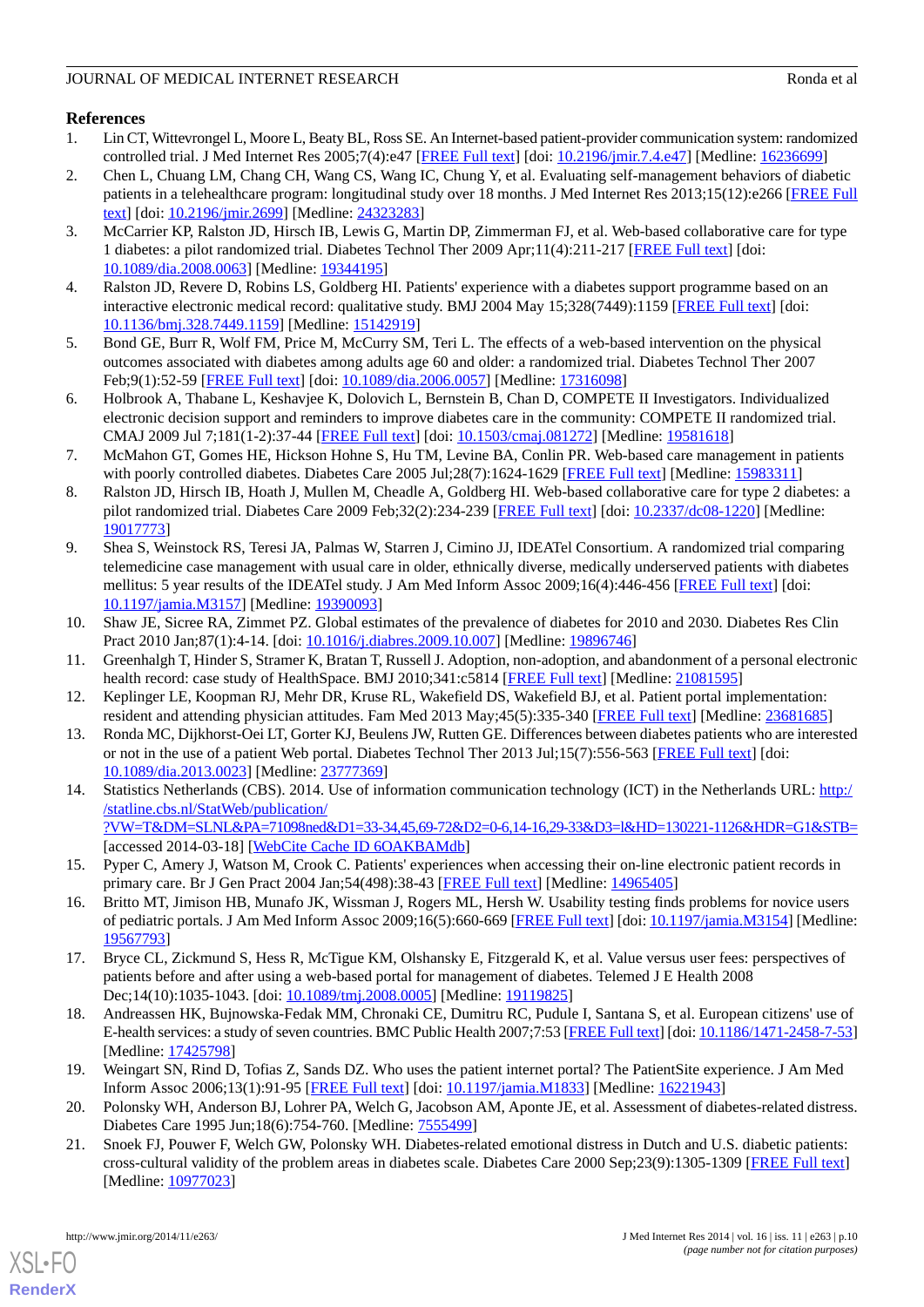#### JOURNAL OF MEDICAL INTERNET RESEARCH RONDA ET ALL AND RONDA ET ALL AND RONDA ET ALL AND RONDA ET ALL AND RONDA ET ALL AND RONDA ET ALL AND RONDA ET ALL AND RONDA ET ALL AND RONDA ET ALL AND RONDA ET ALL AND RONDA ET ALL AN

- <span id="page-10-0"></span>22. Bradley C. Handbook of Psychology and Diabetes: A Guide to Psychological Measurement in Diabetes Research and Practice. Chur, Switzerland: Routledge; 1994:111-132.
- <span id="page-10-2"></span><span id="page-10-1"></span>23. Bijl JV, Poelgeest-Eeltink AV, Shortridge-Baggett L. The psychometric properties of the diabetes management self-efficacy scale for patients with type 2 diabetes mellitus. J Adv Nurs 1999 Aug;30(2):352-359. [Medline: [10457237](http://www.ncbi.nlm.nih.gov/entrez/query.fcgi?cmd=Retrieve&db=PubMed&list_uids=10457237&dopt=Abstract)]
- <span id="page-10-3"></span>24. Fitzgerald JT, Funnell MM, Hess GE, Barr PA, Anderson RM, Hiss RG, et al. The reliability and validity of a brief diabetes knowledge test. Diabetes Care 1998 May;21(5):706-710. [Medline: [9589228\]](http://www.ncbi.nlm.nih.gov/entrez/query.fcgi?cmd=Retrieve&db=PubMed&list_uids=9589228&dopt=Abstract)
- 25. Struijs JN, van Til JT, Baan CA. National Institute for Public Health and the Environment (RIVM). 2014. Experimenteren met de keten-dbc diabetes URL:<http://www.rivm.nl/bibliotheek/rapporten/260014001.pdf> [accessed 2014-03-18] [\[WebCite](http://www.webcitation.org/6OAJq7sQi) [Cache ID 6OAJq7sQi\]](http://www.webcitation.org/6OAJq7sQi)
- <span id="page-10-5"></span><span id="page-10-4"></span>26. Osborn CY, Mayberry LS, Wallston KA, Johnson KB, Elasy TA. Understanding patient portal use: implications for medication management. J Med Internet Res 2013;15(7):e133 [\[FREE Full text\]](http://www.jmir.org/2013/7/e133/) [doi: [10.2196/jmir.2589](http://dx.doi.org/10.2196/jmir.2589)] [Medline: [23823974\]](http://www.ncbi.nlm.nih.gov/entrez/query.fcgi?cmd=Retrieve&db=PubMed&list_uids=23823974&dopt=Abstract)
- <span id="page-10-6"></span>27. Byczkowski TL, Munafo JK, Britto MT. Family perceptions of the usability and value of chronic disease web-based patient portals. Health Informatics J 2014 Jun;20(2):151-162. [doi: [10.1177/1460458213489054\]](http://dx.doi.org/10.1177/1460458213489054) [Medline: [24056751](http://www.ncbi.nlm.nih.gov/entrez/query.fcgi?cmd=Retrieve&db=PubMed&list_uids=24056751&dopt=Abstract)]
- <span id="page-10-7"></span>28. Ross SE, Todd J, Moore LA, Beaty BL, Wittevrongel L, Lin CT. Expectations of patients and physicians regarding patient-accessible medical records. J Med Internet Res 2005;7(2):e13 [[FREE Full text](http://www.jmir.org/2005/2/e13/)] [doi: [10.2196/jmir.7.2.e13\]](http://dx.doi.org/10.2196/jmir.7.2.e13) [Medline: [15914460](http://www.ncbi.nlm.nih.gov/entrez/query.fcgi?cmd=Retrieve&db=PubMed&list_uids=15914460&dopt=Abstract)]
- <span id="page-10-8"></span>29. Urowitz S, Wiljer D, Dupak K, Kuehner Z, Leonard K, Lovrics E, et al. Improving diabetes management with a patient portal: a qualitative study of diabetes self-management portal. J Med Internet Res 2012;14(6):e158 [\[FREE Full text\]](http://www.jmir.org/2012/6/e158/) [doi: [10.2196/jmir.2265](http://dx.doi.org/10.2196/jmir.2265)] [Medline: [23195925](http://www.ncbi.nlm.nih.gov/entrez/query.fcgi?cmd=Retrieve&db=PubMed&list_uids=23195925&dopt=Abstract)]
- <span id="page-10-9"></span>30. de Vries AE, van der Wal MH, Nieuwenhuis MM, de Jong RM, van Dijk RB, Jaarsma T, et al. Health professionals' expectations versus experiences of internet-based telemonitoring: survey among heart failure clinics. J Med Internet Res 2013;15(1):e4 [\[FREE Full text](http://www.jmir.org/2013/1/e4/)] [doi: [10.2196/jmir.2161](http://dx.doi.org/10.2196/jmir.2161)] [Medline: [23305645](http://www.ncbi.nlm.nih.gov/entrez/query.fcgi?cmd=Retrieve&db=PubMed&list_uids=23305645&dopt=Abstract)]
- <span id="page-10-10"></span>31. Goel MS, Brown TL, Williams A, Cooper AJ, Hasnain-Wynia R, Baker DW. Patient reported barriers to enrolling in a patient portal. J Am Med Inform Assoc 2011 Dec;18 Suppl 1:i8-12 [\[FREE Full text](http://jamia.bmj.com/cgi/pmidlookup?view=long&pmid=22071530)] [doi: [10.1136/amiajnl-2011-000473](http://dx.doi.org/10.1136/amiajnl-2011-000473)] [Medline: [22071530](http://www.ncbi.nlm.nih.gov/entrez/query.fcgi?cmd=Retrieve&db=PubMed&list_uids=22071530&dopt=Abstract)]
- <span id="page-10-11"></span>32. Weppner WG, Ralston JD, Koepsell TD, Grothaus LC, Reid RJ, Jordan L, et al. Use of a shared medical record with secure messaging by older patients with diabetes. Diabetes Care 2010 Nov;33(11):2314-2319 [\[FREE Full text\]](http://europepmc.org/abstract/MED/20739686) [doi: [10.2337/dc10-1124\]](http://dx.doi.org/10.2337/dc10-1124) [Medline: [20739686](http://www.ncbi.nlm.nih.gov/entrez/query.fcgi?cmd=Retrieve&db=PubMed&list_uids=20739686&dopt=Abstract)]
- <span id="page-10-12"></span>33. Yamin CK, Emani S, Williams DH, Lipsitz SR, Karson AS, Wald JS, et al. The digital divide in adoption and use of a personal health record. Arch Intern Med 2011 Mar 28;171(6):568-574. [doi: [10.1001/archinternmed.2011.34\]](http://dx.doi.org/10.1001/archinternmed.2011.34) [Medline: [21444847](http://www.ncbi.nlm.nih.gov/entrez/query.fcgi?cmd=Retrieve&db=PubMed&list_uids=21444847&dopt=Abstract)]
- <span id="page-10-13"></span>34. Gorter KJ, Tuytel GJ, de Leeuw RR, Bensing JM, Rutten GE. Opinions of patients with type 2 diabetes about responsibility, setting targets and willingness to take medication. A cross-sectional survey. Patient Educ Couns 2011 Jul;84(1):56-61. [doi: [10.1016/j.pec.2010.06.019\]](http://dx.doi.org/10.1016/j.pec.2010.06.019) [Medline: [20655164](http://www.ncbi.nlm.nih.gov/entrez/query.fcgi?cmd=Retrieve&db=PubMed&list_uids=20655164&dopt=Abstract)]
- <span id="page-10-15"></span><span id="page-10-14"></span>35. Perera G, Holbrook A, Thabane L, Foster G, Willison DJ. Views on health information sharing and privacy from primary care practices using electronic medical records. Int J Med Inform 2011 Feb;80(2):94-101. [doi: [10.1016/j.ijmedinf.2010.11.005\]](http://dx.doi.org/10.1016/j.ijmedinf.2010.11.005) [Medline: [21167771](http://www.ncbi.nlm.nih.gov/entrez/query.fcgi?cmd=Retrieve&db=PubMed&list_uids=21167771&dopt=Abstract)]
- <span id="page-10-16"></span>36. Sarkar U, Karter AJ, Liu JY, Adler NE, Nguyen R, López A, et al. Social disparities in internet patient portal use in diabetes: evidence that the digital divide extends beyond access. J Am Med Inform Assoc 2011 May 1;18(3):318-321 [[FREE Full](http://jamia.bmj.com/cgi/pmidlookup?view=long&pmid=21262921) [text](http://jamia.bmj.com/cgi/pmidlookup?view=long&pmid=21262921)] [doi: [10.1136/jamia.2010.006015](http://dx.doi.org/10.1136/jamia.2010.006015)] [Medline: [21262921\]](http://www.ncbi.nlm.nih.gov/entrez/query.fcgi?cmd=Retrieve&db=PubMed&list_uids=21262921&dopt=Abstract)
- <span id="page-10-17"></span>37. Burke RP, Rossi AF, Wilner BR, Hannan RL, Zabinsky JA, White JA. Transforming patient and family access to medical information: utilisation patterns of a patient-accessible electronic health record. Cardiol Young 2010 Oct;20(5):477-484. [doi: [10.1017/S1047951110000363\]](http://dx.doi.org/10.1017/S1047951110000363) [Medline: [20456816](http://www.ncbi.nlm.nih.gov/entrez/query.fcgi?cmd=Retrieve&db=PubMed&list_uids=20456816&dopt=Abstract)]
- <span id="page-10-18"></span>38. Zarcadoolas C, Vaughon WL, Czaja SJ, Levy J, Rockoff ML. Consumers' perceptions of patient-accessible electronic medical records. J Med Internet Res 2013;15(8):e168 [[FREE Full text](http://www.jmir.org/2013/8/e168/)] [doi: [10.2196/jmir.2507\]](http://dx.doi.org/10.2196/jmir.2507) [Medline: [23978618](http://www.ncbi.nlm.nih.gov/entrez/query.fcgi?cmd=Retrieve&db=PubMed&list_uids=23978618&dopt=Abstract)]
- 39. Cho AH, Arar NH, Edelman DE, Hartwell PH, Oddone EZ, Yancy WS. Do diabetic veterans use the Internet? Self-reported usage, skills, and interest in using My HealtheVet Web portal. Telemed J E Health 2010 Jun;16(5):595-602. [doi: [10.1089/tmj.2009.0164](http://dx.doi.org/10.1089/tmj.2009.0164)] [Medline: [20575727\]](http://www.ncbi.nlm.nih.gov/entrez/query.fcgi?cmd=Retrieve&db=PubMed&list_uids=20575727&dopt=Abstract)
- 40. Sarkar U, Karter AJ, Liu JY, Adler NE, Nguyen R, Lopez A, et al. The literacy divide: health literacy and the use of an internet-based patient portal in an integrated health system-results from the diabetes study of northern California (DISTANCE). J Health Commun 2010;15 Suppl 2:183-196 [\[FREE Full text](http://europepmc.org/abstract/MED/20845203)] [doi: [10.1080/10810730.2010.499988\]](http://dx.doi.org/10.1080/10810730.2010.499988) [Medline: [20845203](http://www.ncbi.nlm.nih.gov/entrez/query.fcgi?cmd=Retrieve&db=PubMed&list_uids=20845203&dopt=Abstract)]

# **Abbreviations**

[XSL](http://www.w3.org/Style/XSL)•FO **[RenderX](http://www.renderx.com/)**

**BDKT:** Brief Diabetes Knowledge Test **DMSES:** Diabetes Management Self-Efficacy Scale **DTSQ:** Diabetes Treatment Satisfaction Questionnaire **PAID:** Problem Areas in Diabetes